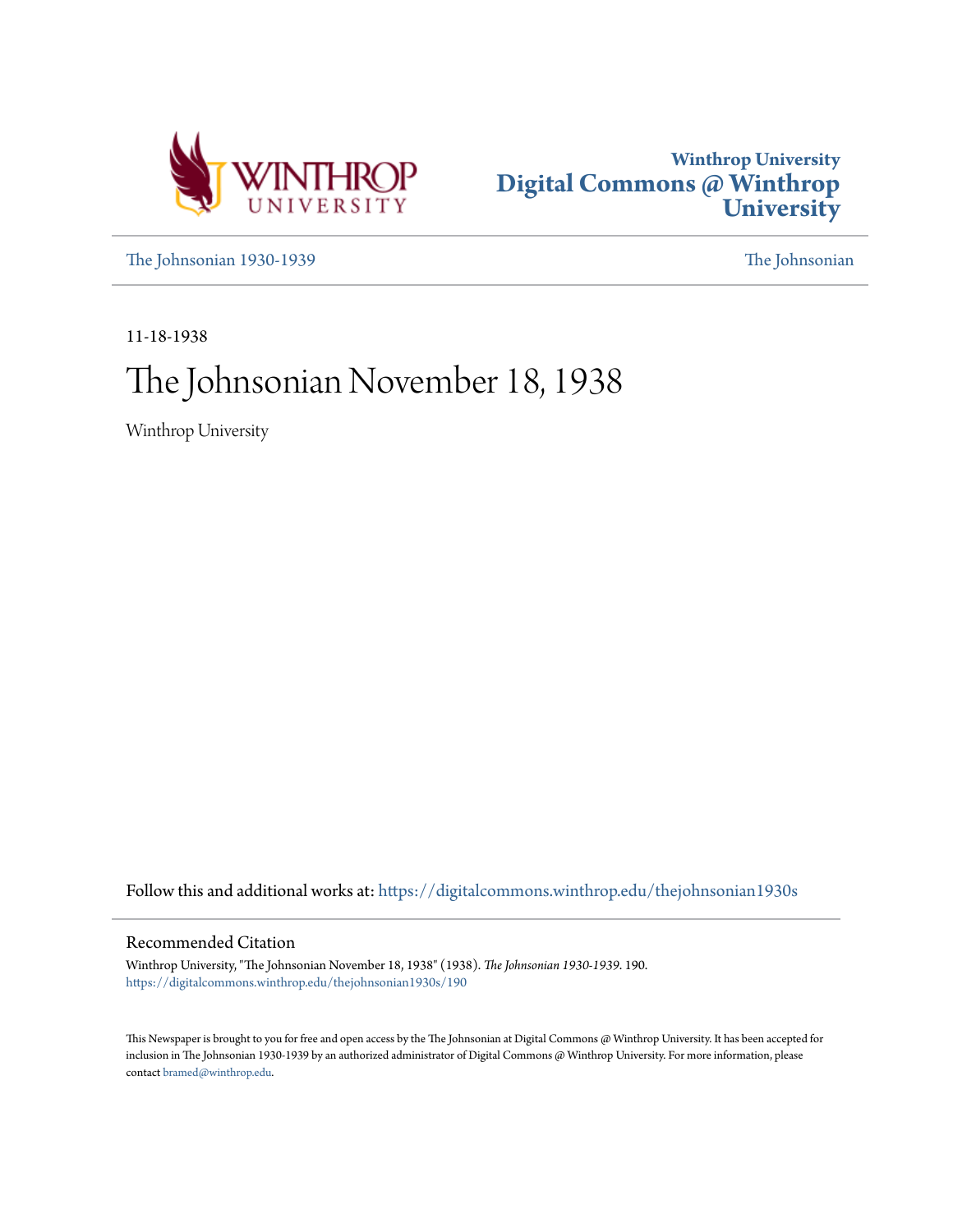

sone has suggested one semester when no one

way consider a structure when no one of the series and form of their arguments of the series of the series of the series of the series of the series of the series of the series of the series of the series of the series of

earned holiday! Winthrop with the angle<br>has no spirit, we recommend a trip to the amplitude:<br>The spirit of the second angle is spirit and plane in the spirit of<br>leading a light at 6:30. Angle is a proposed in the second in

your welcome.<br>
of The day of reckoning was and, and, Tuesday it was and<br>
and, and Tuesday it was and<br>
meany were the behinder one of the Simpley could<br>
Simpley to a understand it.<br>
Simpley be getting the simpley below the

uses, oues were a train of when it and and "End of Summer", a cosmoly they be getting bins allow they are in the sixteent of the sixteent of the properties of the properties of the properties of the properties of the prop

Of course, when tomorrow comes<br>you always have to make up for<br>lost time, hut a day of complete<br>indolence is worth it.

"Never Enjoyed a Concert More," Says Helen Jepson By ELIZABETH ANDERSON

**FROITE,** COUYS REGUELT JEPSOIN.<br>
Fourteem seconds and the andi- lodge. Another is raising rabisiate<br>
reno and the andi- lodge. Another is raising rabisiate<br>
more s. . A polden voice, golden band, George Francisco.hur<br>
mo

n."<br>ving time to play with Sallie<br>s of Mics Japson's chief de-<br>s at her Catakill mountain



 $J$ ke

ETHEL BARRYMORE COLT

**Two Plays Billed For Next Course** 

The Jitney players, a troups of<br>15 reviewindal actors under the leadership of Ethel Euryprover<br>Colt, comes to Wintbrey Monday, November 28, to present a manipulation<br>island version of "Rip Van Winda"<br>and "End of Comma", a

section develop to photon of South Appendix and South Captains section of South Appendix are allowed a relations and Petal Linear South Petal and South Water and South Water South Addition to the Journal candidate and Sou per.<br>Copies of the Journal will be<br>distributed bafore Thanksgiving<br>holidays.

**Pep Meeting** 

## **Featured On Broadcast**

frast in Johnson

participate should notify Dr.<br>Jarrell, giving her name, class

**Blanton Lists** 

**Six Additions to** 

Varied literary forms, including

**Editorial Staff** 

A brief psp meet, staged by the<br>four classes as a fore-rraner of<br>what will take place at the annual<br>pep meet scheduled for November<br>21, was featured on the weekly re-

pep mest Class choar leaders lead their Dr. Hampton Jarrell, professor of English, will conduct a<br>quiz on literature for the week-<br>ly radio broadcast on December<br>8. Any student who wishes to

Sector Order invites all<br>seniors, faculty members and<br>their wives, and all college<br>officials to after-dimer coffee sentors, racury measures a<br>their wives, and all collection<br>officials to after-dimer coff<br>Sunday at 2:30 in Johns

(Continued on page 4)

denred, gryng ner name, class<br>and home town.<br>Faculty members or students<br>may send suggestions for quest<br>tions they would like to bave<br>asked to Dr. Jarrell, giving<br>name, class, and home town.

The mass, cases, and mone to the state of the state of the state of the viewed by Ray A. Furt, director of campus journalism.<br>
Miss Previous Simultanus, and the property of the property of the property of the state of the e, and by or in w

# tant professor of violin **GAMPUS** GALENDAR

**SATURDAY equers** pres<br>huson hall.<br>SUNDAY Job

SUNDAY<br>
SEUNDA-Sender coffee, Johnson<br>
6:30—Verpers, Johnson hall<br>
10NDAY<br>
Ing dub.<br>
ming dub.<br>
ming dub.<br>
The pressing, smpbith<br>
10.00. Its CESDAY

TUESDAY<br>
12:30—Life Savera meeting, gyr<br>
4:30—Clampionakip hockey gan<br>
6:50—Book and Key initiation.<br>
WEDNESDAY<br>
12:30—Chapel, Main auditorium.<br>
Thankagiving holidays b

gin.<br>MONDAY, NOV. 29<br>-- Johnsonian staff meet<br>-- Artlat course, Maiz<br>torium.  $\frac{12:30}{8:00}$ 

TUESDAY, NOV. 30<br>-Writer's club meeting

 $4:30$ 



THE OFFICIAL PUBLICATION OF THE STUDENT BODY OF WINTHROP COLLEGE

. The curtain goes up to<br>morrow night for the annual Masquers night performance, this year a series of three one-act plays. Pictured above are the directors of the three plays (right), and (left) a seene from "A Thrill fo

**Winthrop Grads** 

**State Social** 

**Service Meet** 

Yesterday With Mrs. Ernest Groves and With Mrs. Ernest Groves and principal

**Comprise Half of** Of Tourney Exchange List **Completed** A study of registration lists<br>hows that thirty-two Winthrop

**Final Plans** 

With the registration of<br>nentatives from 32 colley<br>Annual Dixic Tournament,

Alabama).<br>This year there have been var-<br>lous changes and developments in<br>the management of the tournament<br>Instead of eating in the Winthrop<br>dining room, the debaters will<br>have their meals out in town. The

gin December 1.

Alabama)

A study of registration like<br>above that thirty-two Windhespreadcates are attending the teach<br>greated program here this<br>week. They-number almost one<br>half of the entire exchange. Forty With Mrs. Ernest Groves and<br>Dr. Sedgwick Simons as principal<br>apeakers, the semi-menual confer-<br>apeakers the semi-menual confer-<br>of South Carolina. College Stu-<br>dents was held on Winthrop campus<br>as yesterday. By 11:30, 24 d

event and the entire and the state of the state of the state of the state of the state of the content of the content of the data of the data of the data of the data of the data of the data of the data of the state of the m Many colleges who have never participated in the tournment are<br>lengthe obliger and colleges are Davidson, University<br>colleges are Davidson, University<br>of Alakama, Rollina college, Brenau,<br>and Spring Hill college (Mobile,

## Clemson Team at Vespers Week of Prayer Ends

Cernaon Legath at Vegnets of Trayer and World Company at the single started, and it and the single started at the single started at the single started at the single started at the single started at the single started at t

# **Masquers** in **Three Plays Tomorrow**

**Dramatic Group Invites Public To Performance** 

The Masquers, campus dramatic group, will present a group of three one-act plays tomorrow night at 8 o'clock in Johnson hall auditorium.<br>In Johnson hall auditorium.<br>No admission fee will be chosed.

No admitsion fee will be<br>charged.<br>The first play of the group is<br>a Chinese number, ealide "Chrysan-<br>themum." The second play, "A charged.<br>Thrill for Caroline", was written<br>professor of Engluh. The plat is<br>professor of Engl

Canwrantenter<br>
The Property Man, Reba Swith<br>
Kiker-mo-hana, Sylvia Begoslaw<br>
Kiker-mo-hana, Sylvia Begoslaw<br>
Kiker-mo-hana, Caroline Mericu<br>
Mang-So, godden of love and<br>
Mang-So, godden of love and<br>
Kwan-Van, definitie For

amore, Harrie ורדו<br>תש"ח

Culler<br>Sally, Belle's roommate, Luny<br>Careline, freshman, Rachel<br>Muckenfusa

**Matron, Blair Comak** 

Matron, Blair Camal, Macconson<br>
Wanne Niversette Talman, Nacconsons<br>
No. 1, *Margaretta Talmanski*<br>
No. 2, *Arma Williams*<br>
No. 2, *Arma Williams*<br>
Ectrons. Ectrons.<br>
Ectrons. The Macquera in columning of dramatic United<br> registered.<br>
After the welcome by President<br>
Shelton Phelps at 10 a.m., in<br>
Johnson hall the meeting was turn-<br>
ed over to T. B. Yourg, Clemaon<br>
isenior and president of the feder-<br>
stion.

Helen Dickson, Grangeburg, and<br>Julia Barnette, d. ambia, were in-<br>stalled yesterday as vice-president<br>and secretary at the meeting of<br>Eta Sigma Phi, honorary classics

The This past then have been until the number of the first of the first first of the first first of the first first of the first first first of the first first of the first first of the first first of the first first of t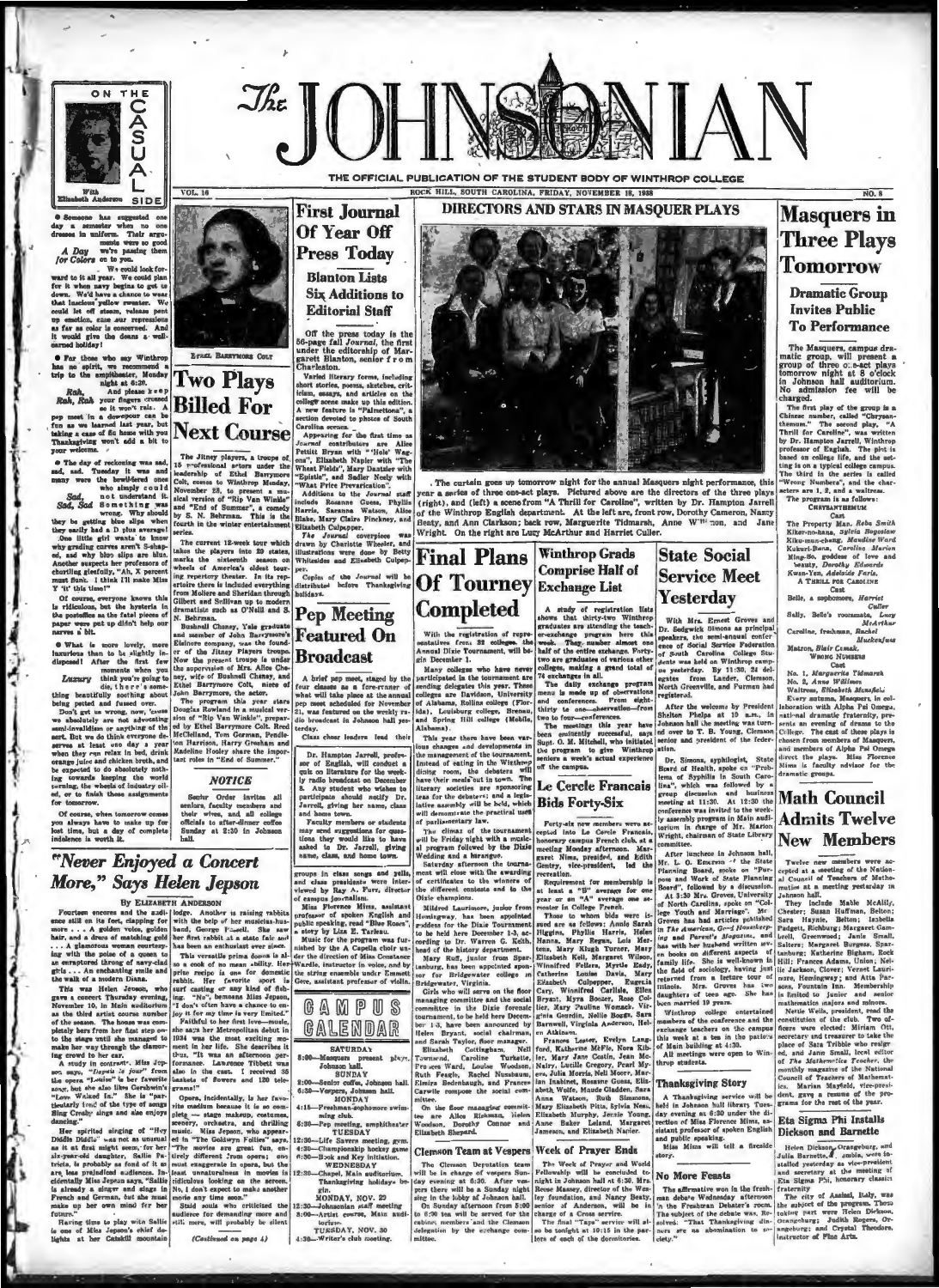480



Page 2

SOCIETY EDITOR ....N **ACTOGRAPHER...** JEDDIE PARKER<br>Dot Crass 

35: Elisaorth Rahemer, Margarett Bande, Elisaorth Rahemer, Propins, Gaerry Bande, California, Margarett Bande, Paris, Paris, Paris, Paris, Paris, Paris, Paris, Paris, Paris, Paris, Paris, Paris, Paris, Paris, Paris, Paris,

#### **Wounded, Not Fatal**

Don't take them too seriously<br>se little blue slips that have be wn those little blue slips that have been<br>hanging on your wall ainer Tuesday.<br>You aren't disgranced beyond redemp-<br>tion—not by a long shot. They aren't<br>death warrants either, but they are friendly warnings to stop, listen, and

Furthermore a slip from one profe For may mean merely that you aren't<br>doing your best work, or it may really<br>be an advance notice that you're "in a fair way" to bust the course. At any rais way to oust the course. At any<br>rate, in every case, the semester's only<br>half way gone, and almost any mark<br>can be dragged above the required 70

for passing.<br>Study harder from now on, yes; state that the same and straighter, yes. Just<br>don't let blue slips get you down. The<br>best and brightest of us have received them, you know. Just send a copy of this editorial to your astonished moththe countries to your assuming mon-<br>buckling down until Christmas.<br>"The doctor says the patient has<br>every chance of recovering."

#### **Crip Courses**

The other day we beard a college state has "College is a crip. In fact,<br>it's the cinchiest job in the world and<br>probably the most fun."

We got him to go on and explain. He<br>hok Winthrop as a shining example of took life at its cinchiest, and pointed out that

We have in one plant, lovely buildings, a marvelous gym, a swimming<br>pool, an encrmous library. What home or even apartment bouse can offer this?

We have deans, hostesses, and officers<br>to settle many of our questions for us.<br>Some of the rules may be strict, but they do relieve us of enormous responsibility We have more than 1600 girls of

about our own age and with very similar interests from which to choose our friends. Getting acquainted is a simple matter, and the similarity of interests nakes entertainment easy.<br>We do not worry about

out preparing neals, choosing healthful foods—that's<br>done for us by the college.<br>We put our laundry outside the door

and get clean clothes every week with

WINTHROP

By MARGARET MCMILLAN

the roommate. Lunch, and to gleat over the thought that in about two weeks because the wood be face to face with a turker staff with regressed, and naturally, I might add-wine, any efferts dependent of Sitelals Lewis appe

Forward . The childhood yvarying for<br>similar demands . and the idea that it the left<br>g had the voried of mests.<br> $\frac{\partial \text{map}}{\partial t}$  is the smaller of persons who pre-<br> $\frac{\partial \text{map}}{\partial t}$  is the smaller of persons who pr

nher of persons who prefer<br>pewodes: increasing?"

for

trek to cl

the root

see: Abroad and preakfast and then<br>of the roommate's escapade of the day<br>at Charlotte. The daily routine of the spress. Across and the commate's secapate of the day<br>rea at Charlotte. The daily routine of the day<br>rea at Charlotte. The daily routine of the<br>narvel again at the Charlotte exploits of<br>roomante. Lunch, and to gloat over th

DÀY

 $by$ 

DAY

Loroed Wester During School Tear Rxopt Hultday<br>Periods, During the Regular Suedon the Official Organ of<br>the Student Rolfy of Winharop College, The South Caro-<br>Hea College for Women. **EDITORIAL COUNCIL** 

EDITOR NORTH COINCIL CONNEL BORRE NATIONAL COINCIL CONTRACT CONTRACT AND INTERNATIONAL CONTRACT AND INTERNATIONAL CONTRACT CONTRACT CONTRACT CONTRACT CONTRACT CONTRACT CONTRACT CONTRACT CONTRACT CONTRACT CONTRACT CONTRACT

The Johannis waste to much a regulation for  $\sim 10^{11}$  and  $\sim 10^{11}$  and  $\sim 10^{11}$  and  $\sim 10^{11}$  and  $\sim 10^{11}$  and  $\sim 10^{11}$  and  $\sim 10^{11}$ 

out any further effort on our part. We come to school with sufficent<br>clothes to last through the year and<br>hardly need to give them another<br>thought until the next year.  $We$ 

We get sick and go to the infirmary,<br>relax, and let the doctor worry about us. We get our allowances from fond par-<br>ents, write a thank-you note, and pro-

ence, write a unauryou noon, mer pre-<br>ceed to apand it.<br>We usually enjoy our classes, do a<br>respectable amount of outdoe work, and<br>call it a day. Few of us really work<br>hard unless we enjoy it, and not many college students w rry about their work.<br>Yes, we 'think, we agree-college is a cloch of a life!

A charm of a mere are times when we<br>think we'd like to be on our own, to try<br>our strength. But that time will come soon enough, so we'll just stay anuggled<br>up in the cozy, comfortable college-life that's been arranged for us and relax and enjoy it

After all, that's what crip courses are for!

## For Freshmen Only,

It's an old idea. We've all heard it It's an old idea. We're all heard it<br>before; but it's still good. It's that<br>thing about cooperating and dolng your<br>part. This time we're talking about<br>cooperating at your table in the dining

At the first part of the year, the upper classmen. taking rity on your<br>regreemens" about the methods and manners of Winthrop dining room et-<br>rignarious dining room et-<br>serving, for setting the table, for lifting<br>serving, for setting the table, for lifting the food from the wagons, for going<br>back to the kitchen for second helpings. But now, with one-fourth of the college<br>year gone, you freshmen should be fully<br>initiated into the hows and howfors of serving. It's time, now, that you drop ble of guest and begin helping at your n your tables.

We know of several tables where the We know of several tables where the<br>freshmen have never sat at the head.<br>We know of tables where the freshmen<br>come, sit, and wait until some of the<br>upper-classmen pour out the water and<br>set the table. We even know of some<br> kitchen.

There are ten girls at each table. It's

are<br>coster we now from the cost of the city and  $\Lambda$  young reporter dashed madly into the city<br>cheduled to go to press, and exclained breath-<br>enduled to go to press, and exclained breath-<br> $\sim$  "Heat," replied the editor;

dog?"<br>'No." explained the reporter, "a buil threw

a Gage regulation the reporter, "a buil threw Telescotter, "a buil threw regional Liberation". Hargerett Blanton and Holen-Blanton Breath and Holen-Blanton Theorett Telescotte Blanton Telescotte Blanton Telescotte Blanck

merecanon Walter Winchell's "Jergener"<br>
Thoughts. (From Walter Winchell's "Jergener" Journal")---"He thinks he has Dorothy<br>
"arker" with because he uses it."<br>
Arker's Winchell of all the things for which<br>
meach of you a wa

CRCULATION: Mary Ellen Adams, Alice Balier, Mary Ellen Adams, Alice Balier, Mary Balier, Mary Balier, Mary Balier, Mary Balier, Mary Balier, Mary Balier, Mary Balier, Mary Balier, Mary Balier, Mary Balier, Mary Balier, Mar

Williams, paras waite, Hayes Calhoen, Rose Craig, ADVERTISING: Mary Hayes Calhoen, Rose Craig, Anna Millimon, MATTE PER MATRIMAL APPROVACE INC.

a difficult thing for you who are used to small groups at a table at home to realize how much food it takes to get around to ten persons. Then, too, there's no mother at the head of the table to go back to the stove and dish out<br>what was supposed to be used for a<br>"left over" supper to a hungry family.

They're little things, these Winthrop and you ten use tungs, tasse winterpressed the carbon and you freehmen will be surprised at the smalles the opper-classmen will show the most of the most of the most of the control of the little most of the little most of potatoes."

### I'm From Winthrop!

A lowering of the values a slight<br>change of infection, a toss of the head,<br>a wave of the hand, a sinrug--these<br>things ruin more reputations than all<br>more tangible defamation put together. And prohably every one of us has been<br>guilty, at one time or another, of slandering Winthrop in this insidious way.

Oh, we don't mean it half the time in fact, we are usually unconscious of<br>being in the least derogatory-but, neventheless, we are. For instance, when<br>we're asked where we go to school, some<br>of us simply say, "Winthrop", and<br>laugh. Others murmur, "Winthrop", and cha inge the subject as quickly as sible. pos

Pussion.<br>But very few say, "I go to Winthrop",<br>with a lift of the head that is proud and<br>a lift of the voice that is sure.

Before you say, "Aw, Winthrop" in secre you asy, "we, wincrop" in the top spain, why not stop and figure<br>up Winthrop's good points and weighthen agains the basis of the will-<br>then agains the basis of the winthing to wager our best hat that the assets<br>will

We'll go further and wager the love-<br>ly, long red feather on the hat that you can't honestly give another school a bet-<br>ter score than Winthrop's.

Face the facts. Be fair. Why not be proud of your school? Go ahead and<br>try to cure her ills if there are any, but also admit her good points.

People value us as we valu If Winthrop students would speak of<br>their school with pride, it follows that<br>others would regard it with greater

"Because the cost of going up is  $\begin{array}{l} \mbox{cosharsr}: \begin{array}{l} \mbox{cosharsr}: \begin{array}{l} \mbox{cosharsr}: \begin{array}{l} \mbox{cosharsr}: \begin{array}{l} \mbox{cosharsr}: \begin{array}{l} \mbox{p.} \mbox{cosharsr}: \begin{array}{l} \mbox{p.} \mbox{cosharsr}: \begin{array}{l} \mbox{p.} \mbox{cosharsr}: \begin{array}{l} \mbox{p.} \mbox{cosharsr}: \begin{array}{l} \mbox{p.} \mbox{cosharsr}: \begin{array}{l} \mbox{dosharsr}: \begin{array}{l} \m$ 

42:00 (at night)<br>Cell 118,

**THE SA** 

 $\begin{tabular}{l|c|c|c} \multicolumn{1}{l}{\textbf{Also}} & $\mathbf{12:00} & $\mathbf{(a)}$ & $\mathbf{14:00} \\ \multicolumn{1}{l}{\textbf{Also}} & $\mathbf{12:00} & $\mathbf{(a)}$ & $\mathbf{14:00} \\ \multicolumn{1}{l}{\textbf{of}} & $\mathbf{0} \text{ or $\mathbf{a}$} & $\mathbf{0}$ & $\mathbf{0}$ & $\mathbf{0}$ & $\mathbf{0}$ & $\mathbf{0}$ & $\mathbf{0}$ & $\mathbf{0}$ & $\mathbf{0}$ & $\mathbf{0}$ & $\mathbf{0}$ & $\mathbf{0}$ & $\mathbf$ 

is<br>the useford  $J$  went to the Davidson-V, M. I, means with<br> $\Gamma$  Pan . That V. M. Leoy for<br>outhout the second that one) was accuded with the buttons, and stronge, and the<br> $\Delta$  and the darking and term. I for<br>a central  $I$ 

Hi iso, hi hoj it's home from work we gel<br>
One extra, super large temperature and were deviated with the measure<br>
of the triangular conduction of the strength of the strength of<br>
Channer (ad), mork your channes to take th

ed on your doorstep.<br>
You've only a few days left so why not concerned to a your anatomy from the neek up.<br>
centrato on your anatomy from the neek up.<br>
It's too late to do anything about these Hernburg and what-non that h

Fore, Maw only filebred an eyesiash.<br>If you happen to be so unphilosophical as to<br>be down in the mouth over a mure scrap of<br>bine paper, think of how down in the bask<br>turkeys must be now—and be thankful you<br>were born a fri tive fowl.

are zown. <br>  $A$  goldes and a recent example in  $A$  golden produces the dullest subject of the<br>
dullent chapter in the dullest subject of the<br>
dulent chapter in the dullest textbook—but<br>
there dust the duller substitution

the stage of our auditorium.<br>
Phil I tell you aloue! feathers? Mo? Well,<br>
they're the plunnesses of hirds of every description and decorate herical<br>
scription and decorate hats of every description.<br>
As impensable as a per

o domen la comparation and triding cliques. Why the distribution and leave ma hold it<br>scale thou not depart hence and leave ma hold iteration of tweeds of the English moor and have been<br>dependent of tweeds of the English

It'd be just the thing for that Thankagiven for the Thankagiven for the Thankagiven **PERSONALITIES** 

**JANE MORGAN** 



Prom Union ... Vice-president of the Y ...<br>
Editor of Y ... However is a monthly never a finite point of the Y ...<br>
Rook and Key . . . Kappa Delta Pl ... Archinedian . . . N. C, T. M. ... The<br>
results . . . . There is the

the field, I wanty died of axcitement. I hepe<br>Tom will invite me again, And I must see<br>Brother Rat, so that i'll know how tee V. M. L<br>uniforms look together.

uniformal lock together.<br>
In gard, which for you to see my new liquid lip-stick. Prostine you won't toll a soul-<br>  $\frac{1}{2}$ ing (cost a disso. It's perposus-locking. If they can be dissoned to<br>
discover says and samples ar

Cot to slees now. I'm writing by fissibight,<br>ad my hattery's getting low.<br>See you seen,<br>See you seen,



At last the much longed for day is alm<br>at hand, Thankagiving, and some Freehaven are already packed and waliting for the bus<br> $^{-1}$  hope they won't find the<br>mealive in a sition similar to the Watal of the girl who asys: Th

Then home I came a-trooping<br>Diploma in my hand,<br>To find, while I was getting "learning",

Someone clue has generately rearning, a<br>Mrs. Winkleenoffer, my pet rut, asku:<br>"What's the difference between a Clindel<br>trass buttons cade? Ain't they beth got<br>trass buttons?"

They Said:

They Said:<br>
Blanche Gregory--"The kind of wife who<br>
Blanche Gregory--"The kind of wife who<br>hels her husband have her own way."<br>
Dr. Port--"Tea, coutably is a man'a cheap-<br>
Miss Petter---"At unit cheracter is a distinct ch

WATCH IT NEIGHBORS! (AND ROOMATES)<br>"When I grow too ald to dress<br>Is my neighbor's morning the<br>To her dismal prophecy<br>Sleep and I part company.

Though I'd never deem it right<br>To wish her such a sorry plight,<br>Twould be quite another thing,<br>If she grew too old to sing.<br>If she grew ---RUTH L. P. BARESTY

Classroom borners (on our own campus)<br>
Shakespeare van full of country life. (Poor<br>
Shakespeare) and full of country life. (Poor<br>
Shakespeare) had a daughter named Susan<br>
born, then be lot twins, then he left home.<br>
The te

"Keep on a going, I'll turn the pages for you!'

Surely not in Training School! Sarely not in Transmits.<br>You might remember this:<br>"That seems to be any lot,<br>"That seems to be any lot,<br>I list the namy men whose wife<br>I'm glad I'm not.<br>"ANET MACDONALD.<br>"ANET MACDONALD.

IT's No Use Gima

She gave up tender beef and veals,<br>Shunned coffee and all teas. She did without her non<br>Of omelet and peas. ndny meals

She gave up spreading bread with jam,<br>And butter on her toast.<br>She gave up pork, she gave up shem,<br>Bhe gave up chops and roust.

She even did without the men,<br>Whese candy gifts meant weight.<br>But when she weighed herself again,<br> $5$ he gave up hop--and aba.<br>--Rossnr MARKO



In Sun Acreas the Sty by Eleanor Clark, the Sun illumines the momentude trees of This This and in the Sun and the This momentum is the style was all the functionally in the distance, and it is related by the style was the

in has line?<br>
In the grown, over bearing, power-loving in a handuit content-<br>
ment of the grown, over bearing, power-loving<br>
Predictied. That was the faithing village which, the solar lines<br>
stredded its draw buts, its no

Fire, decided Frederick, would be a sure

Fire decision of Freehold Translation of Frederick version<br>and the drama of Frederick version fishing villages-affect the inhibitiants of Thai-<br>samply villages-affect the inhibitiants of This and the street of the<br>sample

shing village.<br>The story is an excellent study of haman<br>motions, and it is held together by a con-<br>tivable, cleverly-constructed plot.

Miss Fink to suphomore English class<br>"Someone has defined education" as informed tion passing from the notabook of the professor to the notabook of the during sping through the mind of either."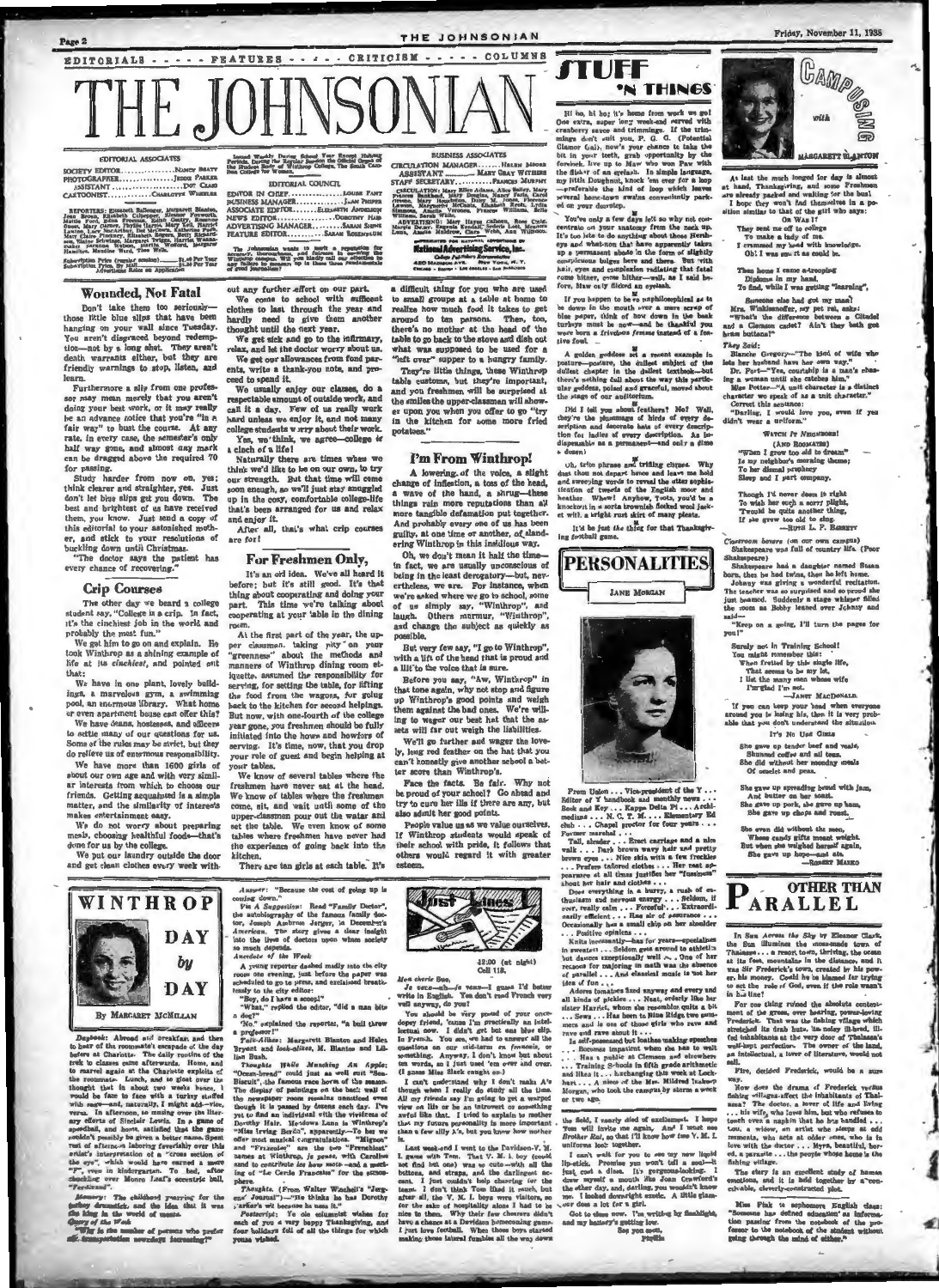